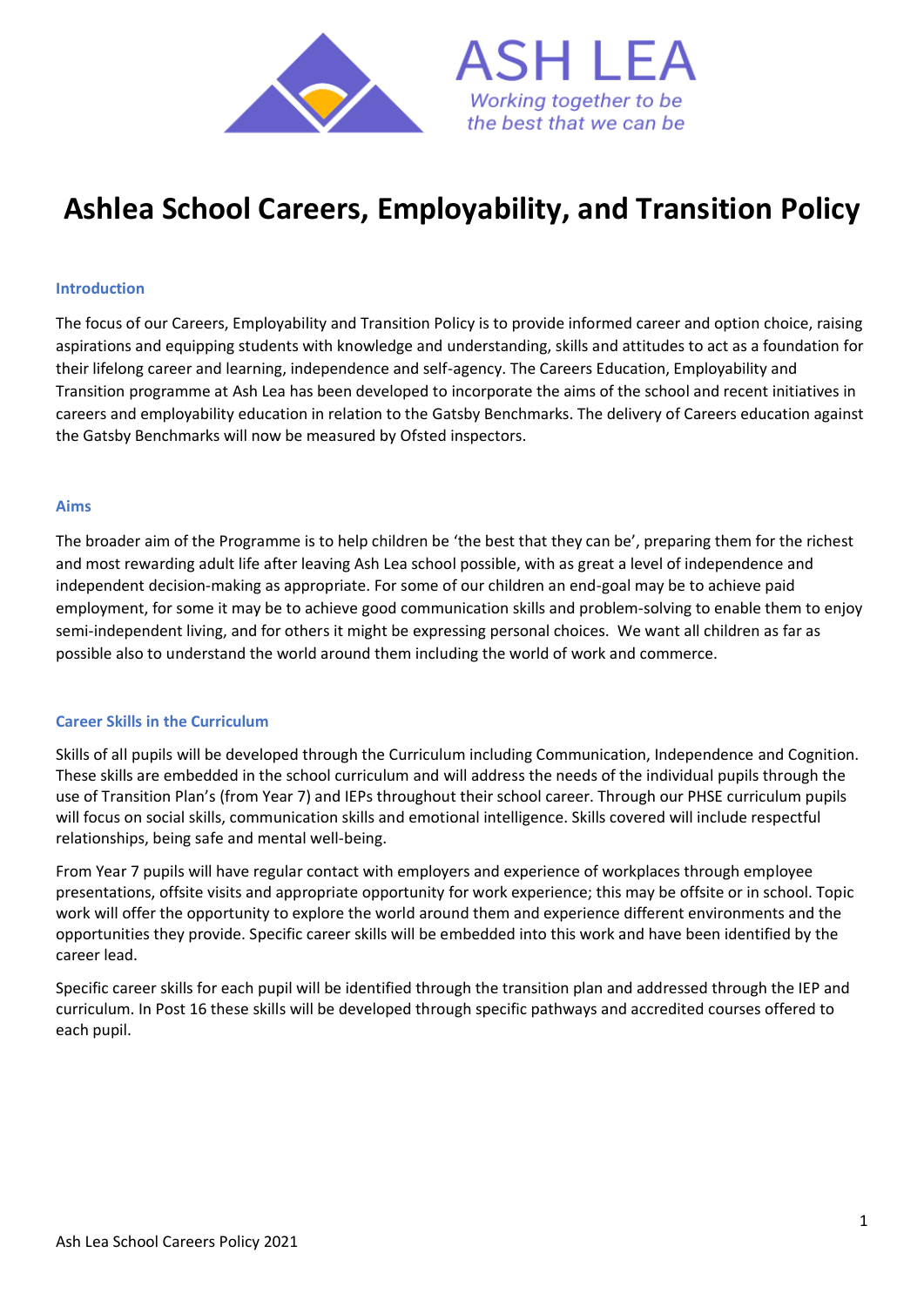



### **• Benchmark 1: A stable careers programme**

The Careers, Employability and transition programme is the responsibility of the Careers Leader supported by the senior TA with responsibility for work experience and transition. The Careers and Employability Programme is embedded into the curriculum delivered to each child in the school from Year 7, as per National Policy, running alongside specific career-related enrichment activities. The Head of post-16 is responsible for embedding careers into the post-16 curriculum and will take the lead in supporting subject leads and all teachers to ensure careers, employability skills and awareness of the world of work are embedded in a suitable way across the curriculum for the children for who they are responsible. The school is also supported by an Enterprise Advisor from the local business community who helps with strategy development and links into the local community.

The Careers Strategy and a programme of activities will be planned to run throughout the year and updated yearly alongside the curriculum. Staff meeting time will be allocated to ensure good co-ordination, and continued programme development to ensure the programme is best in class. The school will make good use of and extend its links with local stakeholders to deliver components of the Careers and Employability Programme.

The Careers Leader is supported by 'Futures' who disseminate information from government, help us measure our performance on an on-going basis, provide training and support a Special Schools Working Party of Careers Leaders and local business representatives in the area, who share relevant information and experiences on a regular basis, and work together on new initiatives. We have well-embedded relationships with community stakeholders and the Careers Co-Ordinator will work to develop relationships with community stakeholders to support our programme.

The performance of our careers programme overall is regularly internally measured using Compass and is a new component of the Ofsted grading. We achieved a positive review in our most recent Ofsted inspection.

Evidence for Learning is a key tool for measuring outcomes on a child-by-child basis, as evidence is collected from each child during the course of their activities at school and tagged automatically to each of the Gatsby criteria. It ensures each child fully benefits from the programme and also builds up an easy-to-use profile of the careers and employability activities and achievements each student has undertaken whilst at Ash Lea. This will inform transition choices and provide evidence to potential employers.

## **• Benchmark 2: Learning from career and labour market information**

Information regarding the career and labour market, and work pathways, will be provided to children from Year 10 by teachers delivering the Careers programme within the curriculum.

#### **• Benchmark 3: Addressing the needs of each pupil**

As everything we do at Ash Lea, we recognise each child's needs as individual, and we tailor what they learn and how they learn to them specifically. We will seek to develop the skills that have most value to each child in an engaging and appropriate context.

#### **• Benchmark 4: Linking curriculum learning to careers**

The planned programme of study helps students to understand their interests, strengths and weaknesses in relation to the world of work and lifelong education. It incorporates planned activities that use the context of work to develop knowledge, skills and understanding that are useful in work, including learning through the experience of work, about work and working practices and learning the skills for work.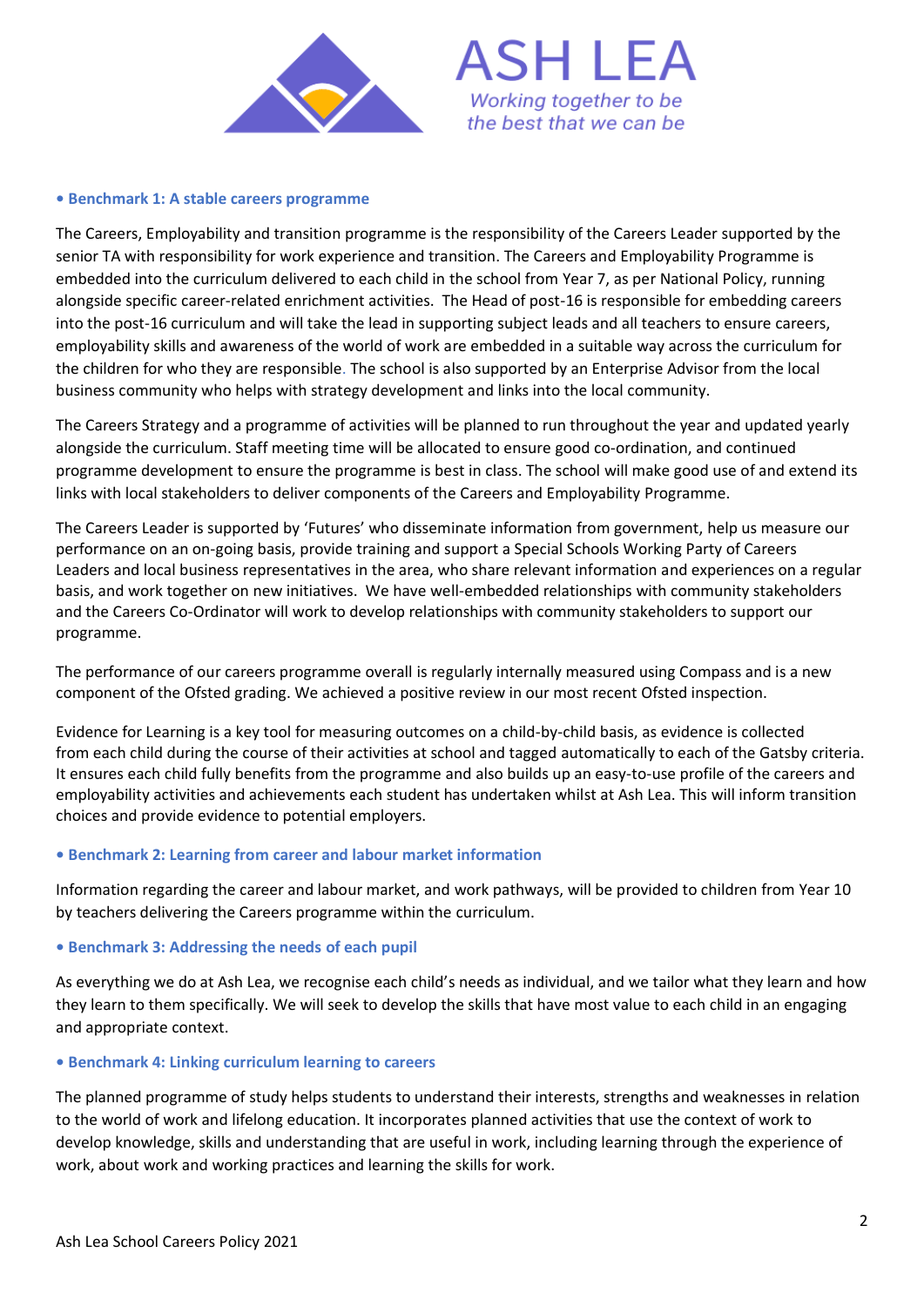

'Soft-skills' such as communication and problem-solving are life-skills as well as employability skills and therefore all children will be part of the Careers and Employability Programme, although as with all our activities at Ash Lea, our activities are tailored to the needs and abilities of the individual child.

In the Post 16 department, students are working towards qualifications from the 'AIM' awarding body at the appropriate level; these qualifications are very focussed on practical skills that enable young people to be independent and have self-agency, essential for entering the workplace.

Child Assessment will take place through verbal feedback, observation and written assessment. This is supported by Evidence for Learning, creating a 'personal achievement log'.

# **• Benchmark 5: Encounters with employers and employees**

Every child from the age of 11 will have one 'meaningful encounter' every year with an employer in which the student has had an opportunity to learn about what work is like or what it takes to be successful in the workplace. This may take place through a range of enrichment activities including speakers, mentoring, and 'mock interviews.

## **• Benchmark 6: Experiences of workplaces**

Students will experience a guided workplace visit each year from Year 7. This could also include virtual tours around workplaces where restrictions apply or a greater variety of tailored experiences can be delivered to children this way which would otherwise be impractical. Direct work experience is an important part of the educational entitlement for some pupils at Ash Lea. This is planned, supported, and monitored by the Careers Co-ordinator who also supports the complementary transition programme. When pupils return from work experience, their experience is discussed and evaluated by students, employers, staff, and parents. Students are supported during the placement to a greater or lesser extent by a member of support staff. This is decided on an individual basis. Employers feedback in a structured way. Students will also gain access to vocational taster sessions to broaden choice and tailor what we can offer to their interests; this will help them make the right choices in transition from school.

## **• Benchmark 7: Encounters with further and higher education**

All pupils are given the opportunity to access community opportunities and to visit possible post school placements, and taster sessions at local day services and colleges. Firm links have been developed with F.E colleges and internship organisations and other Post 18 day-time providers. We participate in transition-fayres and facilitate the attendance of pupils together with their parents is highly recommended.

## **• Benchmark 8: Personal guidance**

Students learn about different careers and opportunities for training, apprenticeships and volunteering and investigate further education options through our transition programme. Additionally, they are offered impartial, confidential and detailed advice regarding choices of destination and appropriate pathways by external specialist Careers advisors. Each pupil will have a record of the activities they have participated in relating to careers and a CV. This will support the young person to have personalised advice and guidance based on their experiences. Parents/Carers play an integral part in students' understanding of career choices and we facilitate and strongly encourage participation in a range of career events including parents' evenings, transition events, work experience events and annual personal reviews.